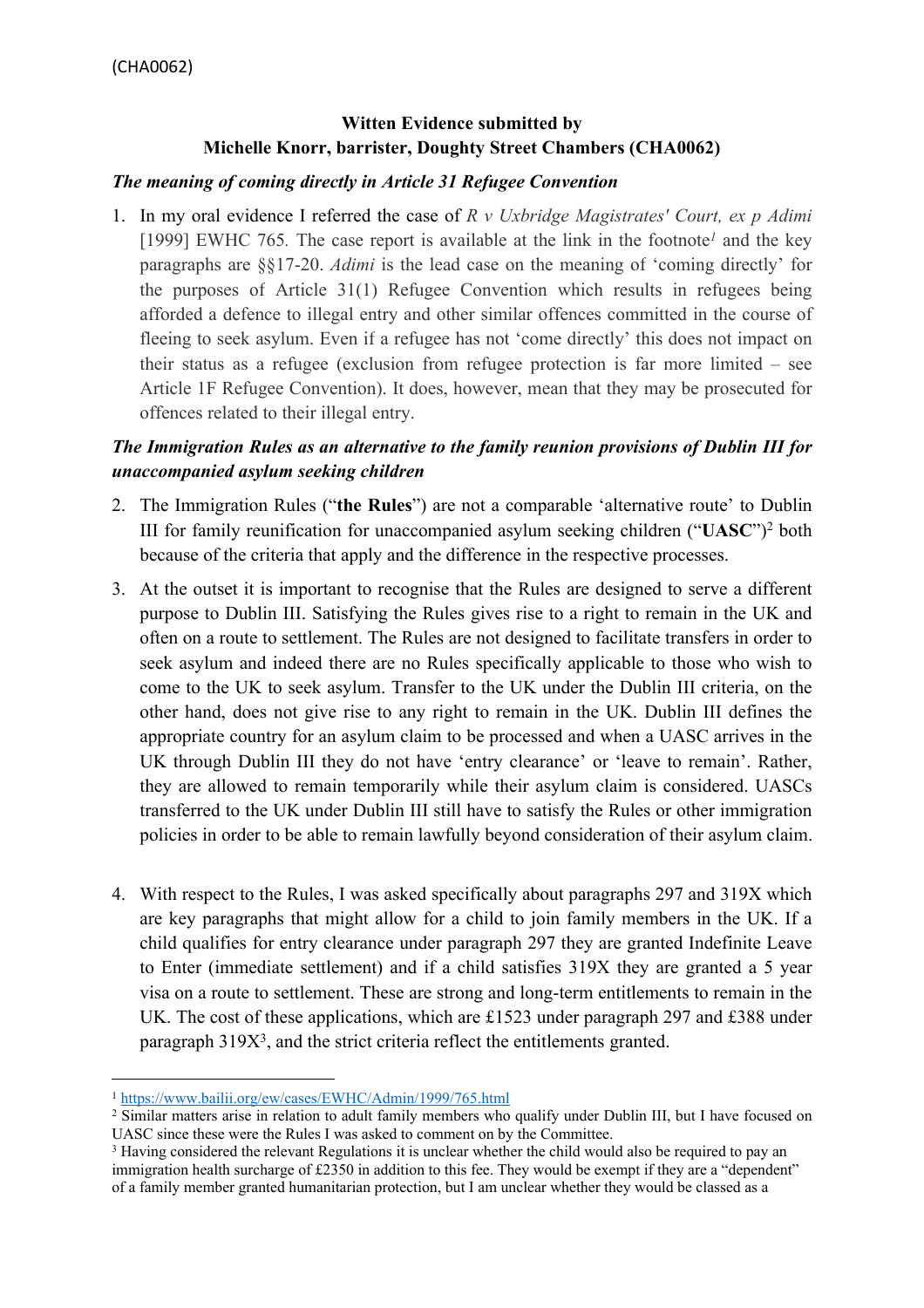## *Dublin III UASC criteria*

- 5. Article 8 Dublin III allows for a UASC to join a **parent** or **sibling** in the UK if:
	- (1) the parent or sibling is in the UK lawfully (meaning they can have any immigration status or can be an asylum seeker allowed to remain temporarily while their claim is under consideration),
	- (2) they are related, and
	- (3) it is in the child's best interests to join them in the UK (in practice there is a presumption that it is in a UASC's best interests to join family unless there is evidence that they present a risk to the child).
- 6. For UASCs to join extended family members relatives under Dublin III which are defined as **adult uncles, aunts and grandparents**, the criteria are:
	- (1) the relative is in the UK lawfully,
	- (2) they are related,
	- (3) the relative can "care for" the child, and
	- (4) it is in the child's best interests to join the relative in the UK.

### *Immigration Rules criteria*

- 7. To compare, under paragraph 297 of the Rules the criteria are as follows:
	- (1) the parent or relative is in the UK and has Indefinite Leave to Remain or British Citizenship;
	- (2) they are related;
	- (3) for parents, either both parents are in the UK, **or** one parent is in the UK and the other is dead, **or** if there is only one parent in the UK and they have 'sole responsibility' for the child **or** one parent is in the UK and there are "*serious and compelling family or other considerations which make exclusion of the child undesirable and suitable arrangements have been made for the child's care*" 4 ;
	- (4) for relatives (including siblings, aunts, uncles and grandparents) there must be "*serious and compelling family or other considerations which make exclusion of the child undesirable and suitable arrangements have been made for the child's care*";
	- (5) the child must not be leading an independent life;

dependent. I will update the committee if I am able to find out; but since this provision is so rarely used and the application form / payment information cannot be accessed before an application is made, it is not straightforward to work this out.

<sup>4</sup> This is a high and complex threshold explored in case law such as Mundeba (s.55 and para 297(i)(f)) [2013] UKUT 00088(IAC) (available here: [https://moj-tribunals-documents](https://moj-tribunals-documents-prod.s3.amazonaws.com/decision/pdf_file/37424/00088_ukut_iac_2013_lm_drcongo.pdf)[prod.s3.amazonaws.com/decision/pdf\\_file/37424/00088\\_ukut\\_iac\\_2013\\_lm\\_drcongo.pdf](https://moj-tribunals-documents-prod.s3.amazonaws.com/decision/pdf_file/37424/00088_ukut_iac_2013_lm_drcongo.pdf)) and requires compelling evidence.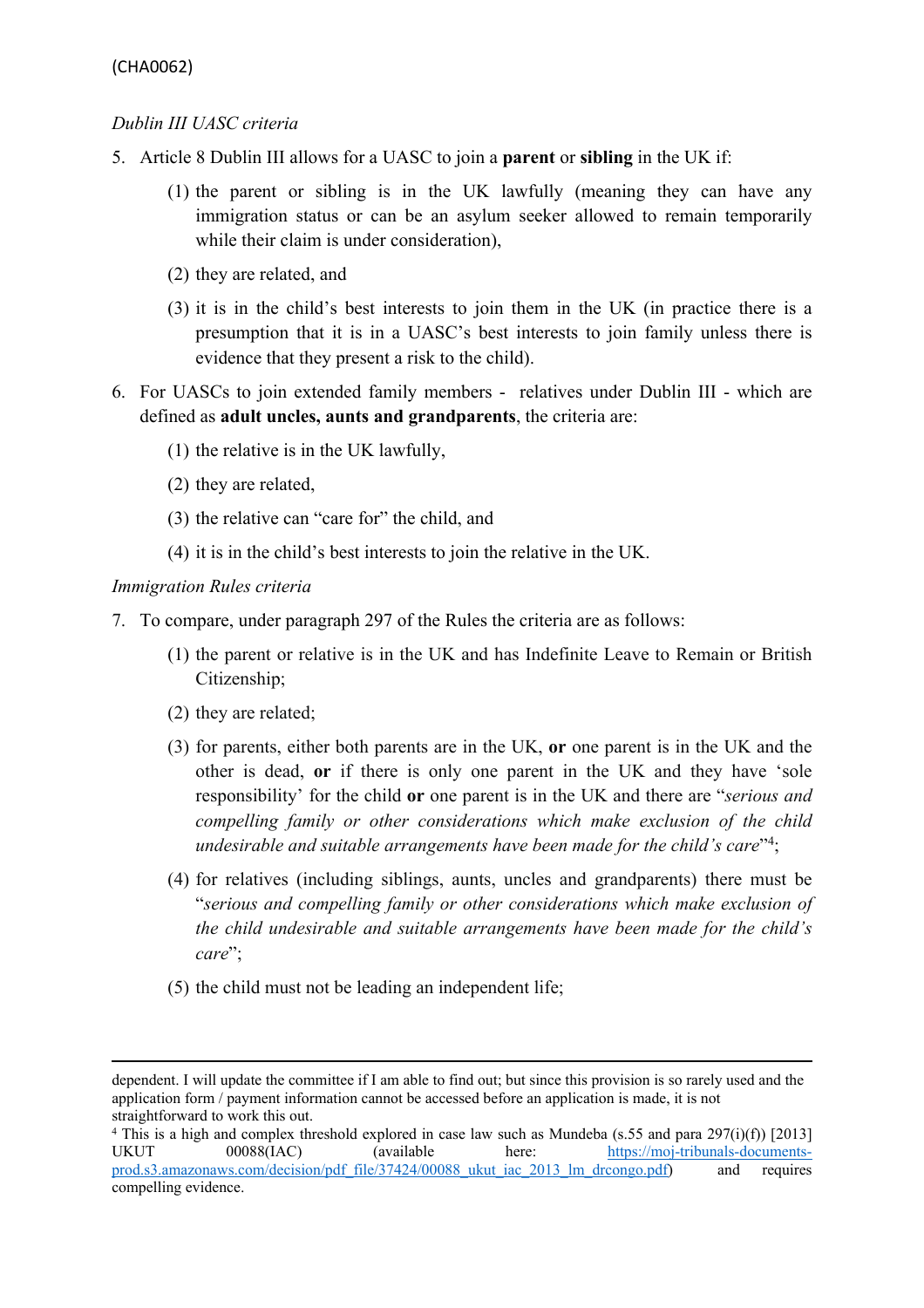- (6) the parent or relative will maintain and accommodate the child without recourse to public funds.
- 8. Paragraph 319X applies where a child seeks to join a relative (not a parent). The criteria are the same as those for relatives under paragraph 279 except the relative must have leave to remain as a refugee or humanitarian protection, rather than settled status.
- 9. Parents who are refugees or have humanitarian protection have separate paragraphs of the Rules under which a child who was part of their family unit prior to them fleeing their country of origin can join the parent(s) without meeting a maintenance and accommodation requirement (see paragraph 352D). A child or a parent recognised as a refugee who was conceived **after** the parent fled their country of origin must satisfy a maintenance and accommodation requirement (see paragraph 319R).
- 10. Thus, under the Rules, there are only routes for children to join family members who are settled and have international protection, there is often a high threshold of "serious and compelling" considerations to meet, and there are usually stringent requirements to evidence an ability to maintain and accommodate the child without recourse to public funds. That is very different to Dublin III where often all that is needed is evidence of the relationship and welfare checks. Even where the UASC wishes to join an extended family member under Dublin who must show they can "care for" the child; the definition of 'care for' is broad and does not require specific proof of ability to maintain and accommodate without recourse to public funds.

*The Dublin III process compared with that under the Immigration Rules*

- 11. Apart from the criteria being different, the process of applying for transfer through Dublin III is completely different to the process of applying for entry clearance under the Rules.
- 12. Under Dublin the authorities must pro-actively provide the UASC with information about the criteria and family reunion possibilities, and they must be allocated a representative to support them through the process. In addition, the UASC does not make an 'application'. Rather, Member States are required to use information received from the UASC when they are interviewed and other investigations to establish whether the criteria are met and make a request on the child's behalf. There is an investigatory duty on the requested state to take reasonable steps to investigate family links and other aspects of the criteria. For example, in order to work out if a family member can care for a child, the Home Office has a process of asking the Local Authority to visit the family home and do an assessment. Under Dublin there is a reconsideration process and also a right to an effective remedy before a Court (together with access to legal advice) in order to determine if the criteria were correctly applied. There are also strict time limits for making and deciding requests, and effecting transfer which are very important for keeping children engaged in the process<sup>5</sup>. The UASC does not have to pay for a Dublin III application, nor do they have to pay for the transfer.

<sup>5</sup> Some Member States, including for example the UK and France, have introduced targets which drastically shortened these time limits in UASC cases which can ensure these safe legal routes are accessed and meet the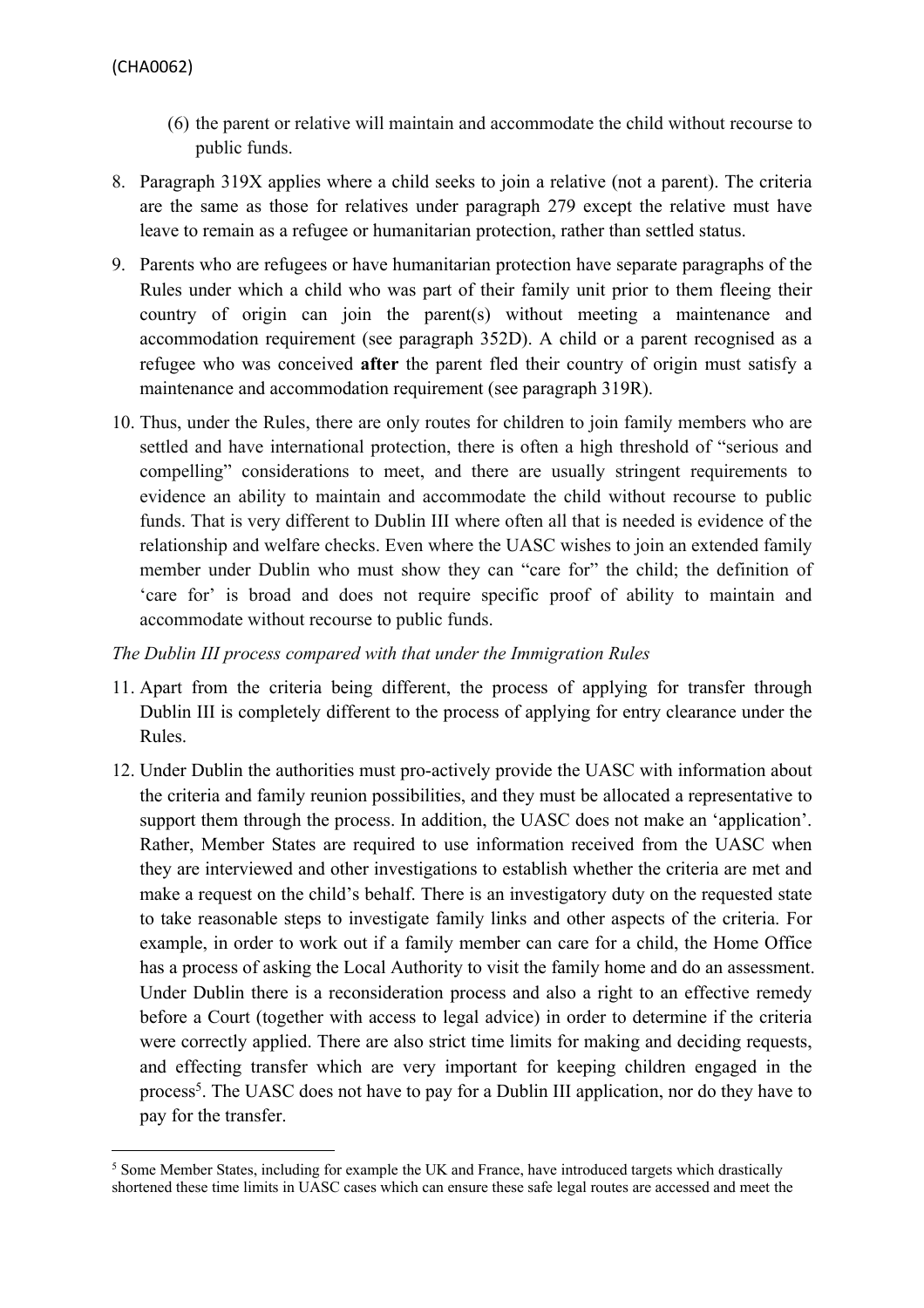#### (CHA0062)

- 13. Under the Rules the UASC must make their own application and there is no process for provision of information about the complex web of Immigration Rules and policies that might apply. In the UK provision of immigration advice is a regulated activity and it is unlawful for those not regulated to provide advice. A UASC would inevitably need a UK based lawyer in order to make an application, which from a practical perspective is difficult, if not impossible, particularly when the child is in another country<sup>6</sup>. Since the legal aid cuts in 2012 it is often difficult, even for children in the UK, to find lawyers able and willing to assist with this type of complex family reunion application.
- 14. The application process requires completion of the correct online form (and thus access to and an understanding of the internet, and an ability to read and write in English) at which point any specified fee must be paid in order to proceed. Subsequently, attendance at an Embassy or Visa Application Centre ("**VAC**") is required to complete submission of the application and also at the point when a visa is issued, which can be impossible and / or dangerous and may result in long delays. For example, a UASC in a Greek Island hotspot would not physically be able to attend the VAC in Athens (since they are generally not permitted to leave the island). To give another example, I represented a child in a UNHCR refugee camp in Ethiopia who needed to travel across the country to a VAC in Addis Ababa to lodge their entry clearance application. His highly experienced specialist UK solicitor spent months trying to obtain permission for him to leave the camp and make a safe arrangement for him to attend the VAC. Once that was finally achieved, the child ended up staying in an unsafe situation for many months in the Addis Ababa waiting for the decision and then for the outcome of an appeal because he was required to attend again to collect their visa. A recent Red Cross report published in November 2020, '*Long Road to Reunion: Making Family Reunion Safer'<sup>7</sup>* focuses on the practical problems with the application process and highlights that attendance at embassies or VACs, even for adults, require several potentially dangerous and expensive journeys, and can seriously inhibit ability to access this process.
- 15. To qualify under the Rules it is necessary to provide specified documents, for example identity documents, and complexities arise where these are not available, as may be the case for UASC. The criteria are complex, the evidential thresholds are high and the evidential requirements strict (additional guidance in lengthy Policy documents and case law must be understood and followed). The evidential burden is on the UASC to provide all relevant evidence and to demonstrate that the criteria are met. Unlike Dublin III there is no requirement to provide information, to assign a representative, or an investigatory duty on the authorities. If they do not succeed, the UASC forfeits the fee and can only appeal on Article 8 ECHR grounds, thus the right of appeal is limited. The process is also long, particularly when, as is common with this sort of complex application, an appeal is

welfare needs of UASC.

<sup>6</sup> Children who have been able to access lawyers to challenge Dublin III decisions have generally only been able to do so through referrals by NGOs such as Safe Passage, the demand already outstrips the supply, and UAMs rarely have UK legal representatives until the point when a Dublin III request is refused and they need to go to Court to challenge that decision.

<sup>7</sup> Available to download here: [https://www.redcross.org.uk/about-us/what-we-do/we-speak-up-for](https://www.redcross.org.uk/about-us/what-we-do/we-speak-up-for-change/improving-the-lives-of-refugees/refugee-family-reunion)[change/improving-the-lives-of-refugees/refugee-family-reunion](https://www.redcross.org.uk/about-us/what-we-do/we-speak-up-for-change/improving-the-lives-of-refugees/refugee-family-reunion)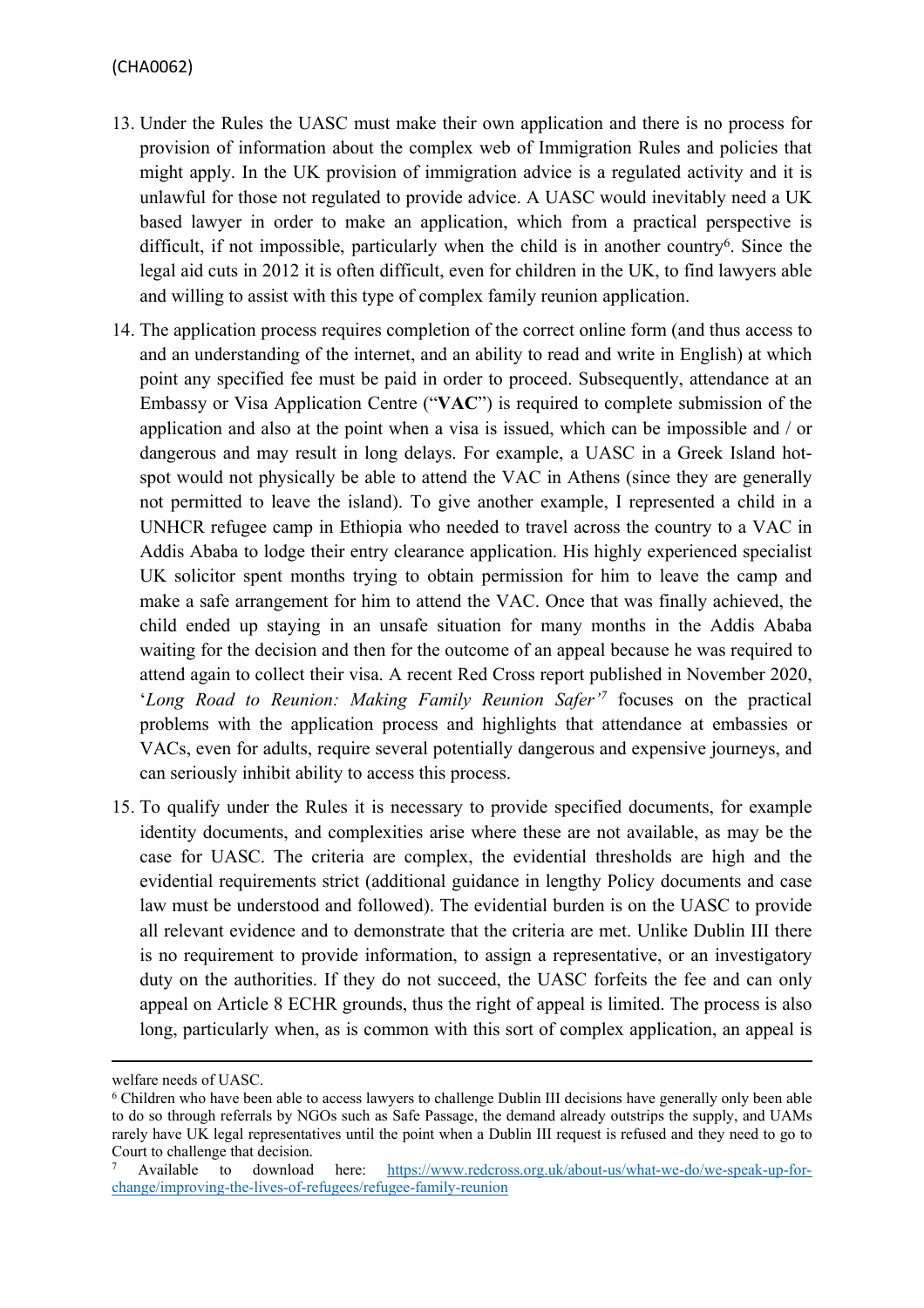necessary. It is normal for it to take years from the point of deciding to make an application to arrival.

- 16. The criteria and processes under the Rules are thus very different and are not comparable to those under Dublin III. Indeed the vast majority, if not all of children I have represented over the past 5 years who satisfied the Article 8 Dublin III criteria would not qualify for entry clearance under the Rules. A stark example are the Syrian children in *ZT(Syria) v SSHD* [2016] 1 WLR 4894<sup>8</sup> who had identity documents and sought to join siblings in the UK, thus evidenced that they satisfied the Article 8 Dublin III criteria. The SSHD put in a witness statement setting out the paragraphs of the Rules under which the children might apply but accepted they would not in practice meet those criteria (see §96 of the Judgment).
- 17. In my Dublin caseload I have also come across a number of examples of family cases (for example refugee spouses) where the Rules route was in principle available, but where due to barriers accessing the process such as those described above, or lack of access to legal advice about eligibility under the Rules, the families made perilous journeys and went through the Dublin III process to achieve reunification, unaware or unable to access family reunification through the Rules.

## *A precedent for an ad hoc family reunification process*

18. In oral evidence, I mentioned that there is the possibility of the Government setting up an ad hoc process that mirrors Dublin III for UASCs, including in the interim to avoid placing children at risk after 31 December 2020. A precedent for this is the ad hoc expedited process set up by the UK and France in a matter of days when the Calais camp was due to be demolished in October 2016. While that expedited process was found to be procedurally unfair<sup>9</sup>, it would be possible and very desirable to quickly set up a similar but procedurally fair process where UK officials investigate UASC's claimed family links (in that case mainly through interviews and local authority assessments) and provide a swift process for UASC<sup>10</sup> to continue to reunify with family members while their asylum claims are processed.

#### *Asylum applications made in UK territorial waters and / or on UK ships*

19. A final matter that I did not have the opportunity to address orally, is that my understanding is that if a person arriving on a small boat makes an asylum claims to UK officials while in UK waters or when on a UK flagged boat (for example during a rescue), then under the European Convention on Human Rights and domestic processes implementing the Refugee Convention, the UK cannot lawfully simply send them back to France (even if intercepted on a small boat), but must process their asylum claim individually as they would if they had arrived at a UK port or airport (including giving

<sup>8</sup> <https://www.bailii.org/ew/cases/EWCA/Civ/2016/810.html>

<sup>9</sup> See Judgment in Citizens UK v SSHD [2018] EWCA Civ 1812 at [https://www.judiciary.uk/wp](https://www.judiciary.uk/wp-content/uploads/2018/07/citizens-uk-judgment-final-31.7.18.pdf)[content/uploads/2018/07/citizens-uk-judgment-final-31.7.18.pdf](https://www.judiciary.uk/wp-content/uploads/2018/07/citizens-uk-judgment-final-31.7.18.pdf) in which the process is described.

<sup>&</sup>lt;sup>10</sup> While I have focused on UASC this would need to be extended to adults who would otherwise satisfy the Dublin III criteria, i.e. spouses or those with dependency on family members in the UK, if the aim is to prevent irregular and dangerous journeys by those who are no longer able to access Dublin III.